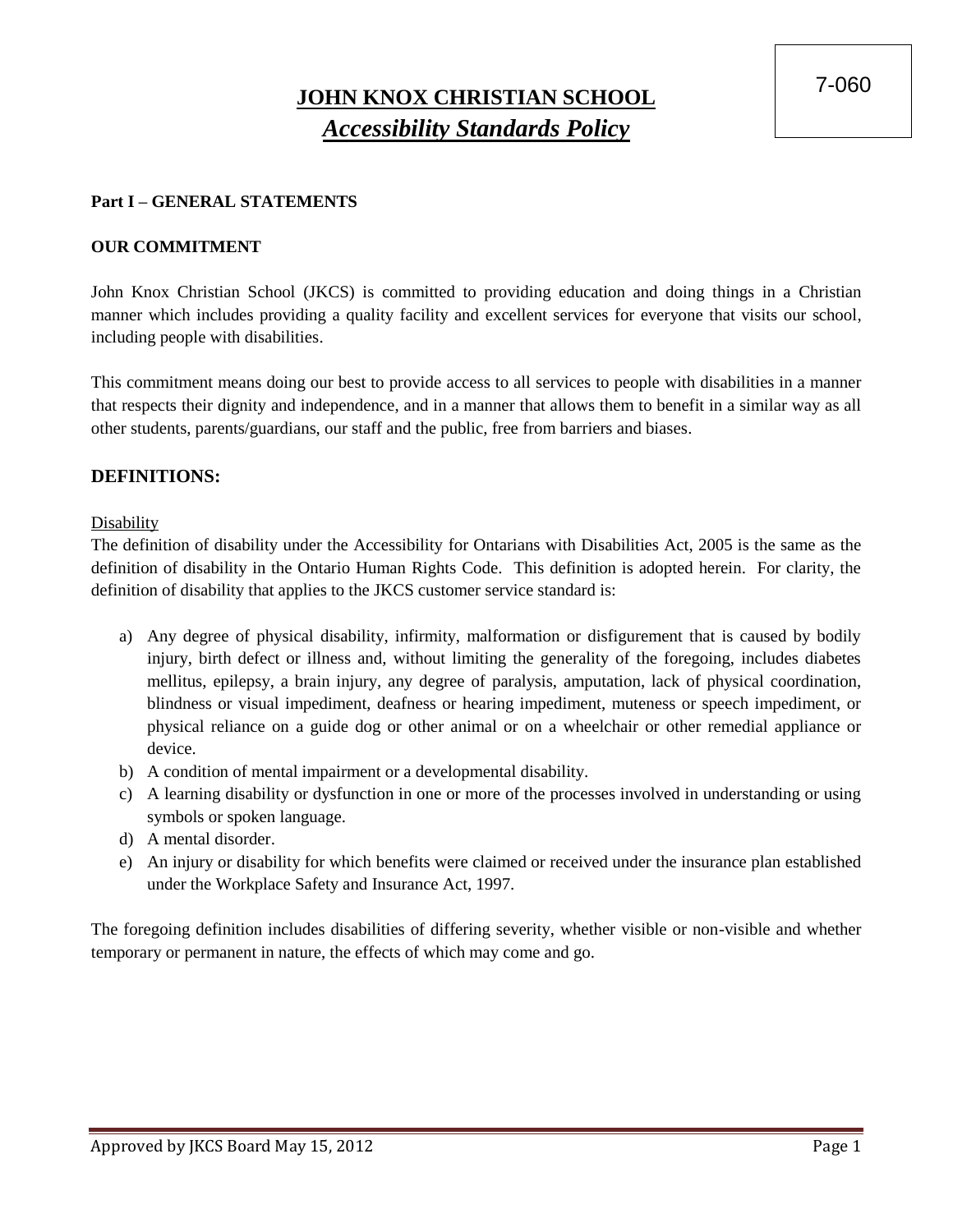#### Support Person

Any person (whether a paid professional, volunteer, family member or friend) who accompanies a person with a disability to provide services or assistance with communication, mobility, personal care or medical needs, or with access to services.

A support person is distinct from an employee who supports a student at JKCS.

### Assistive Devices

Any device that people bring with them or that is already on the premises and is used to assist people with disabilities in carrying out activities or in accessing JKCS goods and services. Such devices include, but are not limited to, communication, cognitive, personal mobility or medical aids such as wheelchairs, walkers, canes used by people who are blind or have low vision, note taking devices, portable magnifiers, recording machines, assistive learning devices, personal oxygen tanks and devices for grasping.

#### Service Animal

Any animal that is specifically trained to assist a person with a disability, where it is either readily apparent that the animal is used by the person for reasons relating to his/her disability (e.g. a hearing dog wearing a harness), or the person provides a letter from a physician or nurse confirming that the person requires the animal for reasons relating to the disability. For greater certainty, a service animal includes a dog that has been trained at one of the facilities listed in Ontario Regulation 58 under the *Blind Person's Rights' Act* to act as a guide dog for people who are blind.

#### Temporary Disruption

Any planned or unplanned disruption in the facilities or services of JKCS that are usually used by people with disabilities to access its goods and services.

# **SUMMARY OF POLICIES, PRACTICES AND PROCEDURES**

As part of our commitment, we have established various policies, practices and procedures to define how our services are provided to people with disabilities. These include the following areas:

1. Assistive devices

At JKCS, we are committed to serving people with disabilities who use, or who may benefit from the use of assistive devices, whether to access our services, or for other reasons because of their disability. Our employees have been trained and are familiar with various types of assistive devices that may be used by customers with disabilities while accessing our services.

Our employees have also been trained on how to use the following assistive devices available for our customers

• Epipen (as provided to JKCS by the user)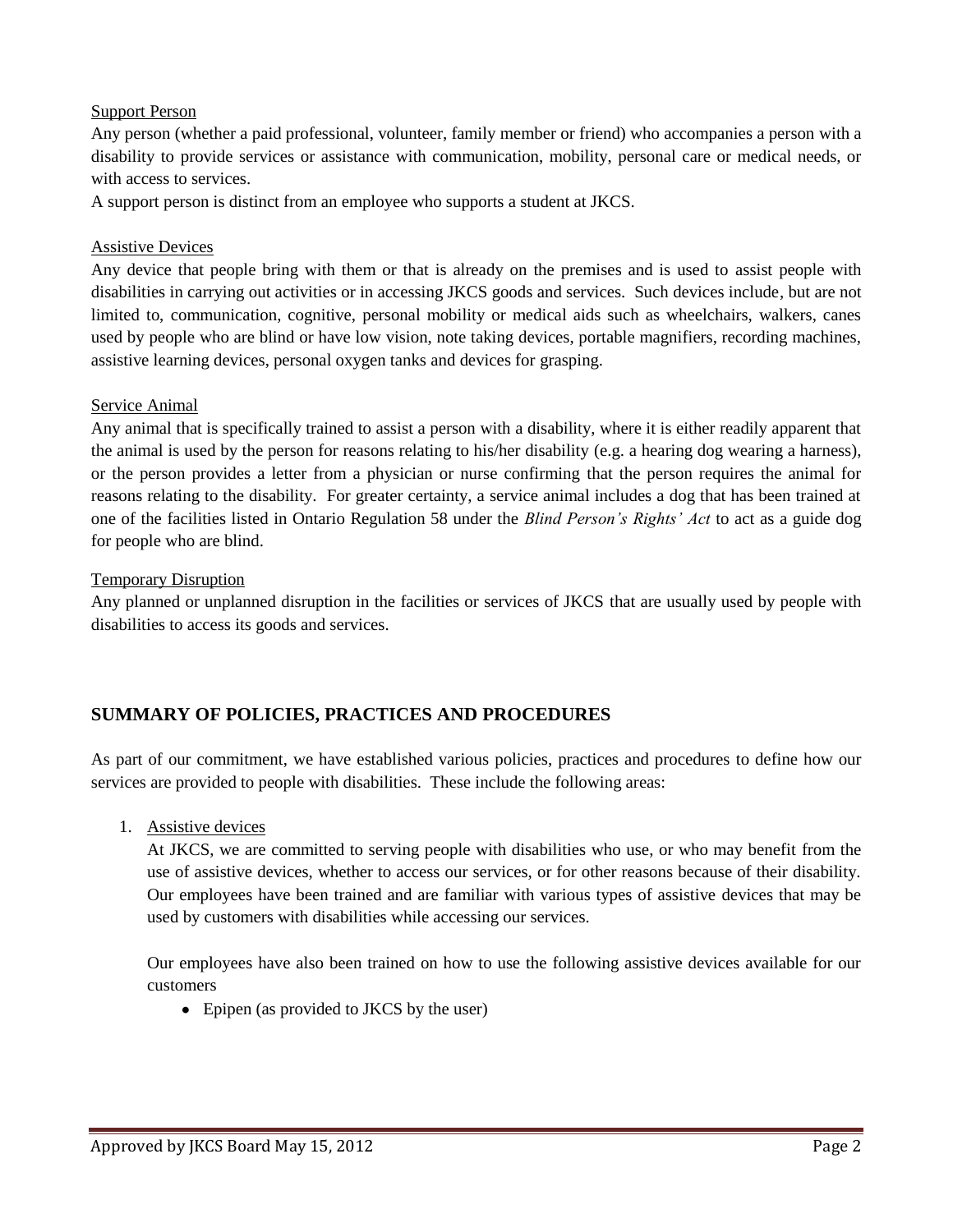# 2. Communication

We recognize that people with disabilities may communicate differently because of their disability. Here at JKCS, we are committed to communicating with students, parents/guardians, visitors and users of our services who have, or may have, disabilities in ways that take the nature of their disability into account.

# 3. Service Animals

We welcome people with disabilities who use service animals. Service animals are allowed on any part of JKCS' premises that are open to the public. Most of the time, our employees and/or representatives will be able to easily identify whether an animal is being used as a service animal or not. In the rare situation, when it is not readily apparent, our employees and/or representatives may ask for clarification confirming that the service animal is required for reasons related to disability.

# 4. Support Persons

We also welcome people with disabilities who are accompanied by support persons. JKCS recognizes that some people with disabilities may have support people, e.g. paid professionals, volunteers, family members or friends, to help them with communication, mobility, personal care or medical needs, or with accessing our goods and services.

Support persons are allowed on any part of JKCS's premises that are open to the public. At no time will a person with a disability be prevented from having access to his/her support person while on such premises.

JKCS does not charge additional fees to support workers who are attending with a disabled person at one of our workshops or other events.

# Temporary Disruptions

We recognize that people with disabilities often rely on certain facilities or services being available at JKCS; such as our accessible washroom, accessible entrance, etc.

As part of our commitment to providing accessible customer service, we will promptly notify customers whenever there is a temporary disruption, whether it is planned or unplanned, in such facilities or services. This notice will include the reason for the disruption, its anticipated duration, and a description of any alternative facilities or services available.

Notices of disruption, if any, as set out above, will be posted at our facility and on our website at [www.jkcs](http://www.jkcs-oakville.org/)[oakville.org.](http://www.jkcs-oakville.org/)

# Employee Training

We are also committed to providing training to our employees and representatives who are expected to, from time to time, act on behalf of JKCS, including, but not limited to, teachers, administrative staff and members of the Board of Representatives. This same training is also provided to others at JKCS who are involved in establishing the policies, practices and procedures for how our goods and services are provided to people with disabilities.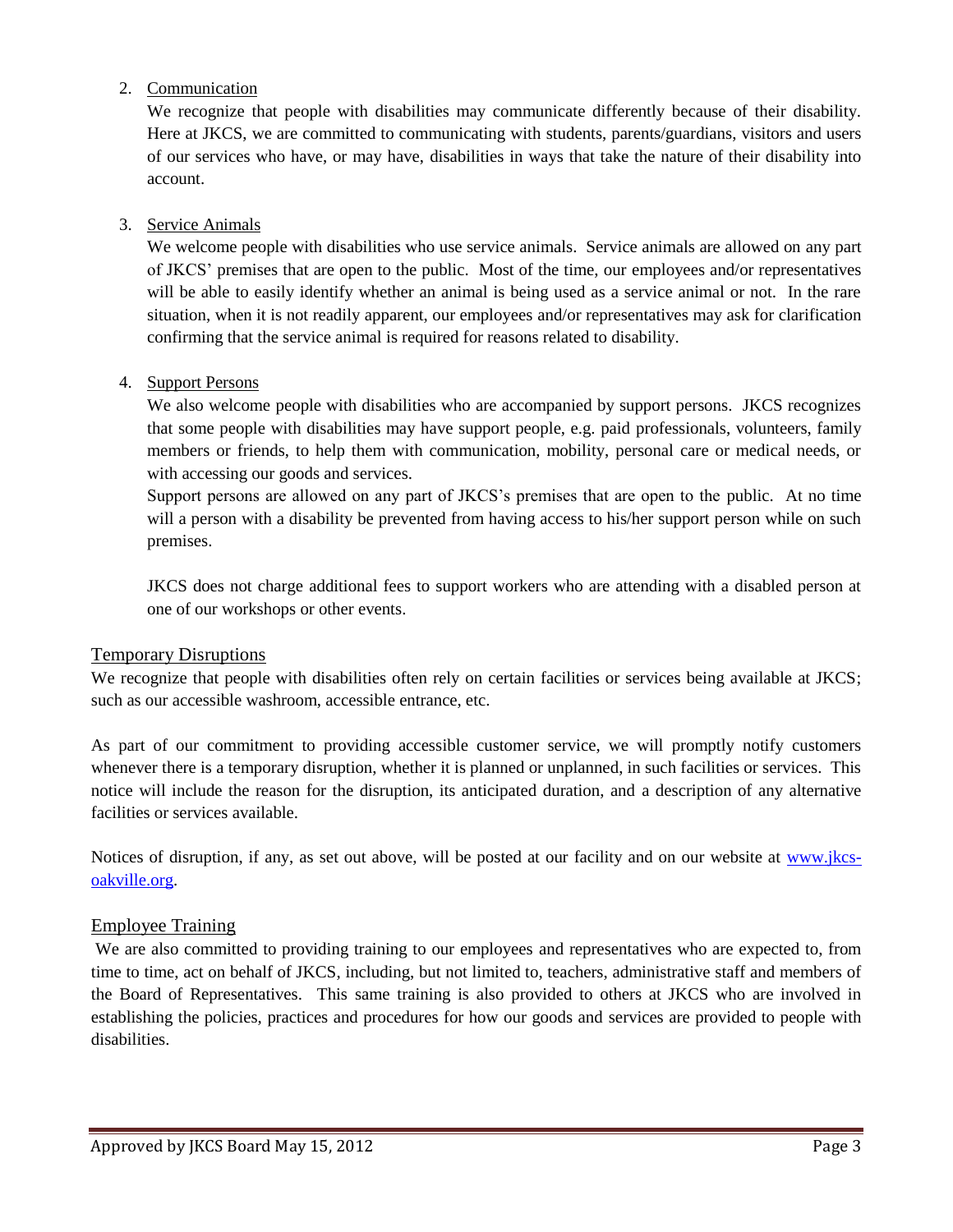This training includes:

- a) An overview of the purposes of the *Accessibility for Ontarians with Disabilities Act*, 2005, and the requirements of its Customer Service Standard.
- b) A review of this Policy and JKCS' plan related to accessibility standards for customer service.
- c) How to interact and communicate with people with various types of disabilities.
- d) How to interact with people with disabilities who use an assistive device or require the assistance of a service animal or support person.
- e) How to use any equipment or devices available at JKCS or otherwise that may help provide our goods and services to people with disabilities.
- f) What to do if a person with a disability is having difficulty accessing our goods and services.

We strive to have this accessible customer service training provided to all employees, representatives, members of the Board of Representatives and volunteers within a reasonable period of time after being hired and/or appointed. After that, we provide updated training on an ongoing basis whenever changes are made to how our services are provided to people with disabilities.

All employees will receive a copy of this Policy and have a copy included in the Teacher's Manual of JKCS.

A record will be kept in the offices of JKCS of the dates of any and all training in regards to the Accessibility Standards for Customer Service, and the dates upon which employees, representatives, members of the Board of Representatives and volunteers received their training.

#### **General Tips for Providing Accessible Service**

Keep this overall service **P.A.C.T.T.**:

**P**ay calm, individual attention to the other person.

- Avoid making assumptions about a person's capabilities.
- Adjust posture or sit down as needed for face-to-face service.

**A**sk "How may I help?"

- Usually, a person with a disability knows what works best for him or her.
- Before ending your interaction, ask "Does this information answer your question?"

**C**ommunicate clearly and patiently to ensure shared understanding.

- Allow the person to finish what he/she is saying without interruption.
- Provide one piece of information at a time; repeat or rephrase as necessary.
- $\bullet$ As needed, ask if another method of communicating would be easier – e.g. always have a pen and paper available.

**T**reat the other person with respect.

- Focus on the person as a unique individual.
- Pay attention to his or her dignity, independence, sense of integration and equality.

**T**ry to see the world in terms of accessibility.

- Take into account the ways persons with disability experience your services.
- Know the location of nearby ramps, elevators, automatic doors, accessible washrooms, etc.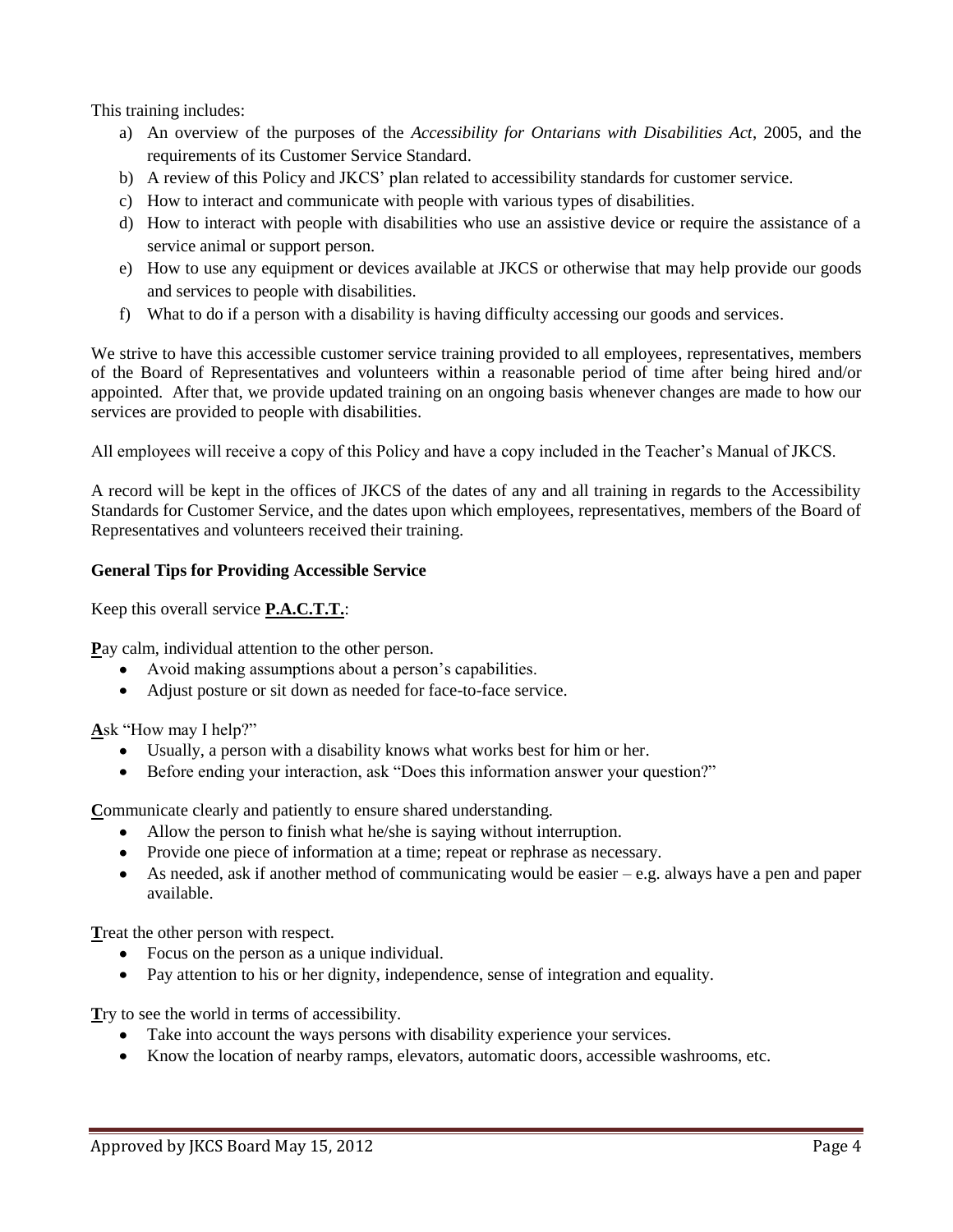# **Modification of this or other Policies**

Any policy of JKCS that does not respect and promote the dignity and independence of people with disabilities will be modified or removed.

#### **PART II – ASSISTIVE DEVICES, SERVICES AND ALTERNATE SERVICE METHODS**

#### **PURPOSE**

JKCS is committed to serving people with disabilities who use assistive devices to obtain, use or benefit from JKCS services and programs while being sensitive to an individual's needs and allowing them to maintain their independence and dignity. The purpose of this procedure is to provide guidelines regarding the use and availability of assistive devices, services and alternative service methods when accessing our services and programs in order to allow those with disabilities to access our goods, services and programs in a manner that is integrated with our students, parents/guardians, staff and users, unless an alternative measure is necessary. All students, parents/guardians, staff and members of the public will receive the same level of service, but not the exact same service.

#### **PROCEDURE**

#### **Use of Personal Assistive Devices**

JKCS allows people with disabilities to use their personal assistive devices to access its facilities, services and programs. JKCS representatives will consult with the Principal or Vice-Principal when they are uncertain about the use of assistive devices.

There may be circumstances, however, where the use of a personal assistive device may be prohibited by law or may be determined by JKCS to pose a significant safety risk to the person with a disability or others. In those circumstances, JKCS will offer assistive services and/or alternate service methods in consultation with the individual.

#### **Inventory of Assistive Devices, Assistive Services and Alternate Service Methods**

At present, JKCS does not have any assistive devices available. As it becomes clear which assistive devices are required at JKCS, they will be provided by JKCS staff, in consultation with the person with a disability, wherever possible.

#### **Providing Access to Assistive Devices, Assistive Service and Alternate Service Methods**

All JKCS employees and/or representatives will be trained on the use of equipment or assistive devices as they are purchased or obtained by JKCS for use on the school premises.

#### **PART III – SUPPORT PERSONS**

#### **PURPOSE**

JKCS is committed to serving people with disabilities who are accompanied by a support person. The purpose of this procedure is to provide guidelines regarding the provision of JKCS services and programs for people with disabilities when they are accompanied by a support person.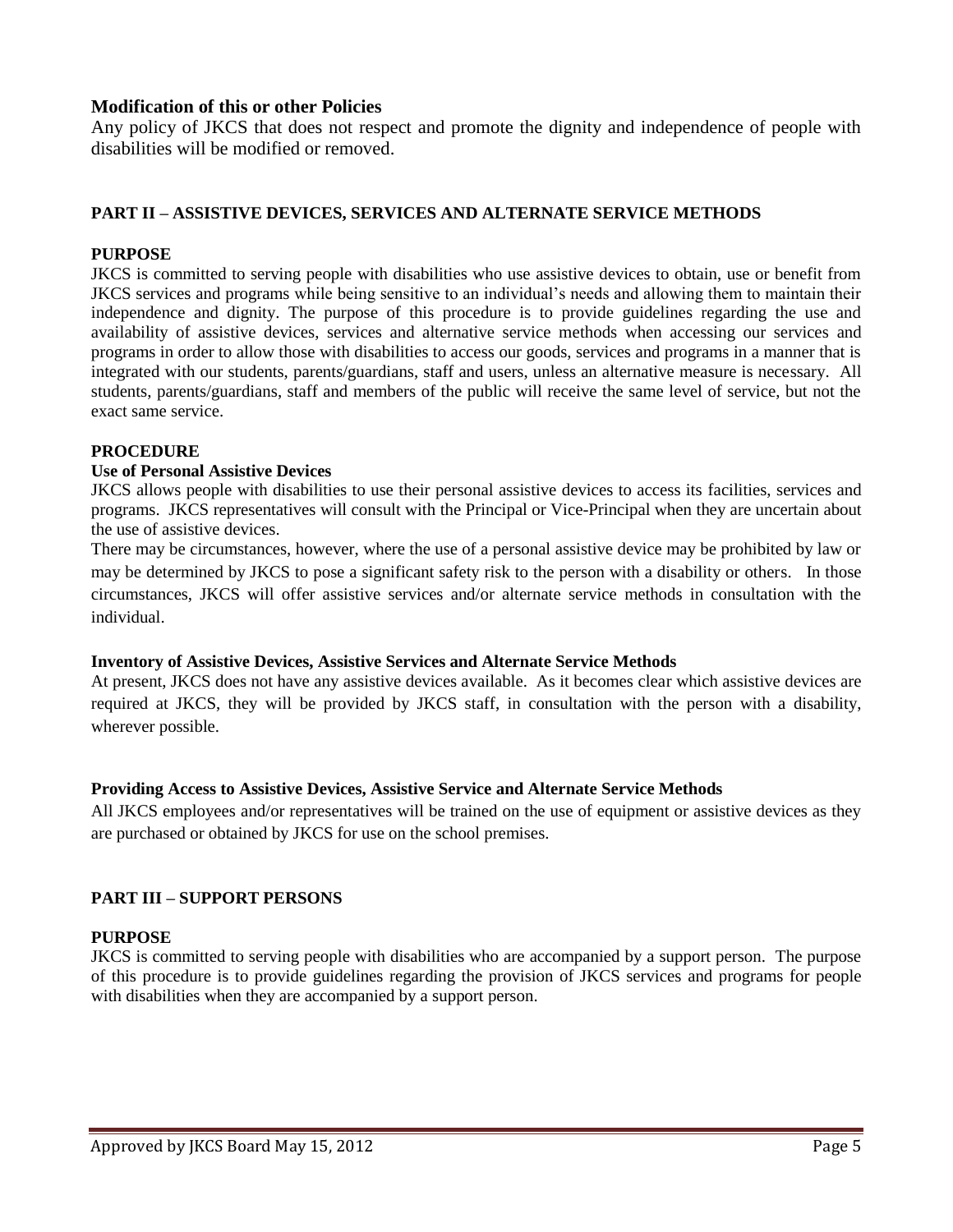#### **PROCEDURE Identifying Support Persons**

A support person may be a personal support worker, volunteer, friend, or family member hired or chosen to accompany a person with a disability. He or she may help a person with a disability with communicating, mobility, personal care or medical needs, or with access to services and programs.

In some situations, it may not be clear which person is the support person. A person with a disability might not introduce his/her support person. To determine who is the support person, JKCS employees and/or representatives should take the lead from the person who is requesting the services or ask. When it is determined who is the individual seeking to access the services or program (as opposed to the support person), a JKCS Representative should speak directly to that individual, not to the support person.

#### **Areas Open to Support Persons**

A person with a disability and his/her support person are permitted to enter those areas of JKCS' premises that are open to the public. Unless otherwise requested by the person with a disability, the support person will be permitted to remain with the person with the disability throughout the entire duration of the time he/she is accessing JKCS services and/or programs.

#### **Confidential Information**

When a JKCS representative must discuss confidential information with a person with a disability who is accompanied by a support person, the JKCS employee and/or representative will ask the person with a disability whether they wish for the support person to remain present. If the person with a disability chooses not to have the support person present, the JKCS employee and/or representative will offer a close, comfortable location where the support person can wait.

#### **Lack of Adequate Space**

If there is not adequate space for both the person with a disability and his/her support person to be present while accessing JKCS' services and/or programs, the JKCS employee and/or representative will arrange for an alternate location with adequate space. If an alternate location is not available, the JKCS employee and/or representative will:

- Make a reasonable effort to accommodate both the person with a disability and the support person  $\bullet$ within the available space.
- If reasonable, offer a close, comfortable location where the support person can wait, preferably where  $\bullet$ the person with a disability and his/her support person can remain within sight of each other.

#### **Appropriate Behaviour**

Support persons are required to adhere to the same rules, and demonstrate appropriate behaviour, as are all other persons accessing JKCS services and programs.

#### **Admission Fees for Support Persons**

JKCS will not charge any fees for support people to access events for which a registration fee has been set.

#### **When a Support Person is Required**

JKCS may require a support person to accompany a person with a disability on its property and premises, if the support person is necessary to protect the health or safety of others, on such property.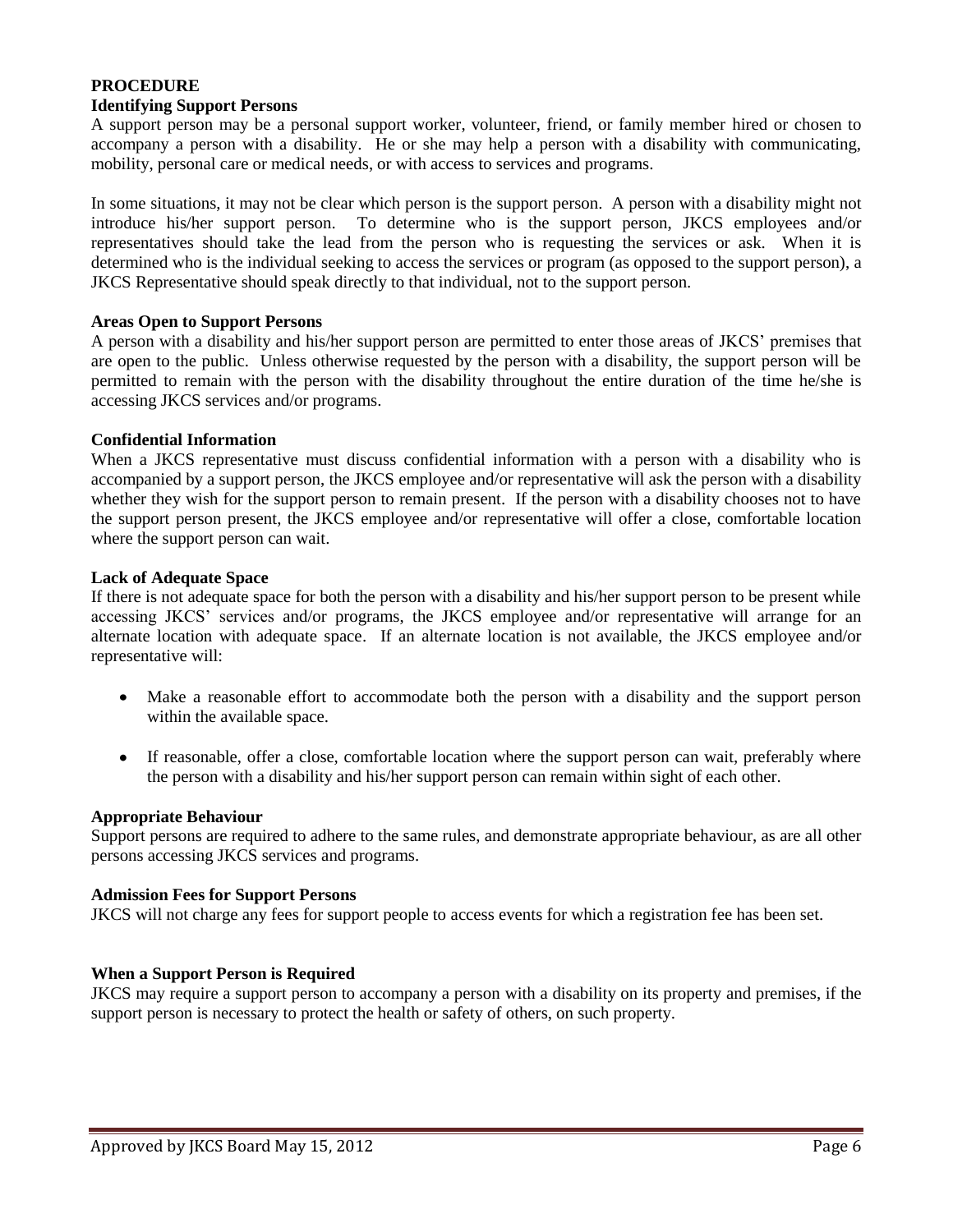# **PART IV – SERVICE ANIMALS**

#### **PURPOSE**

JKCS is committed to serving people with disabilities who use service animals. The purpose of this procedure is to provide guidelines regarding the use of service animals by people with disabilities when accessing JKCS goods and services.

#### **PROCEDURE**

#### **Identifying Service Animals**

Service animals are typically recognized by a harness or a sign. If it is not readily apparent that the animal is used by the person for reasons related to his/her disability, a JKCS representative may request that the person with the disability provides a letter from a physician or nurse confirming that the person requires the animal for reasons relating to the disability.

Examples of service animals include, but are not limited to:

- A guide dog;
- Hearing alert animals;
- Animals trained to alert persons to oncoming seizures; and
- Animals trained to assist people with autism, mental health disabilities, physical disabilities and other disabilities.

#### **Service Animals are Not Pets**

Service animals are working animals. They are not considered pets. For this reason, they are not to be treated like a pet. When a person with a service animal is attempting to access JKCS services, a JKCS representative should not:

- Touch the service animal:
- Make eye contact with the service animal;
- Talk to the service animal;
- Attempt to feed the service animal; or
- Give the service animal any form of attention.  $\bullet$

The person with the service animal will be responsible for maintaining the care and control of the animal at all times while accessing JKCS services. This includes keeping control of the animal while present on the property, and cleaning any messes created by the service animal on JKCS property.

#### **Areas Open to Service Animals**

Service animals may enter those areas of JKCS property that are open to the public.

#### **Areas Closed to Service Animals**

Service animals may not enter any areas of JKCS premises that are designated as private work spaces.

#### **Allergies & Service Animals**

It is the duty of JKCS to provide the greatest amount of accommodation for the person with the service animal; however, this should not be at the expense of another person. In all situations where a person announces that he/she is allergic to a service animal, JKCS representatives should discuss the situation with the affected person(s) and make every effort to meet the needs of all parties.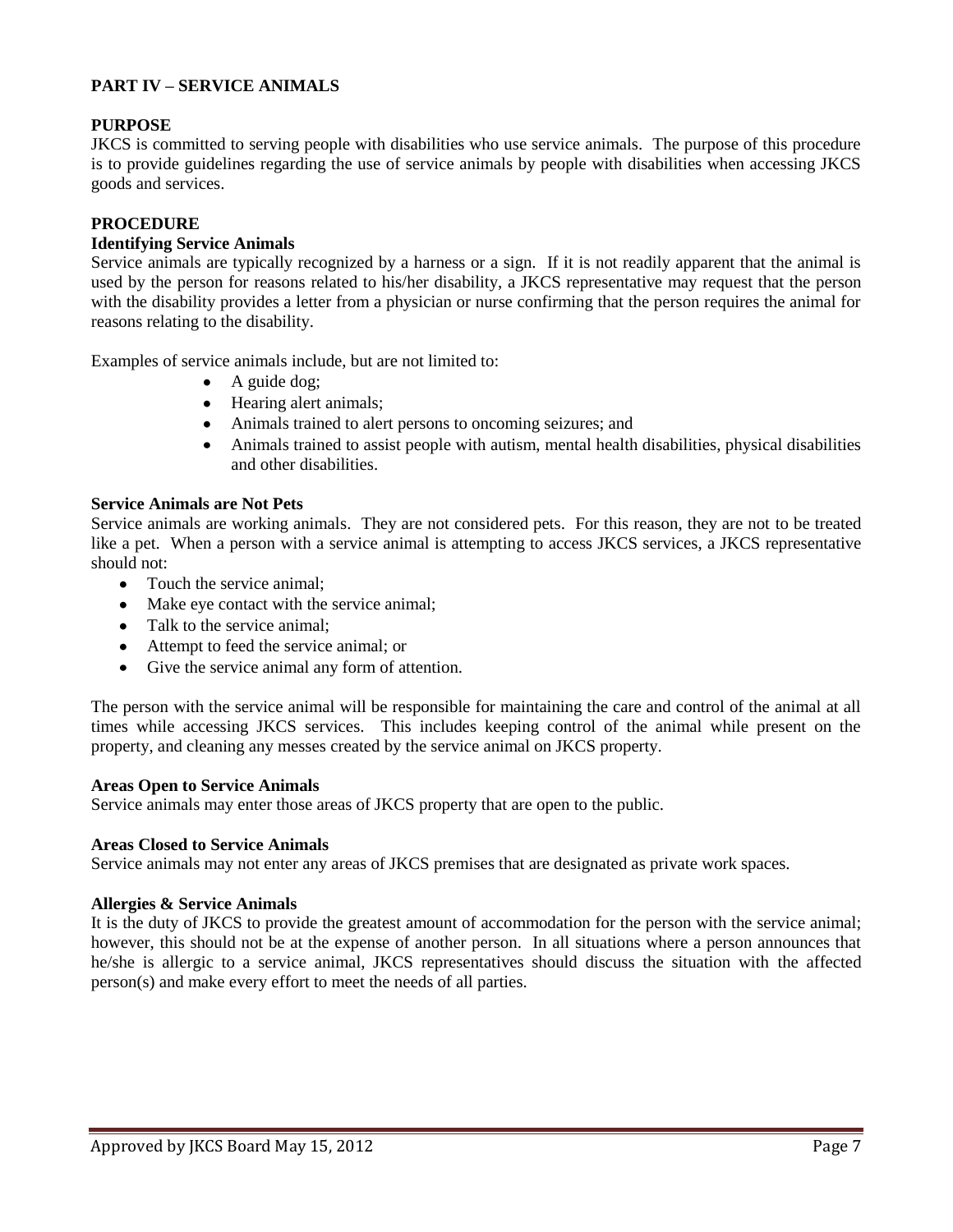If a JKCS representative is allergic to a service animal, the representative will:

- Seek an alternate qualified JKCS representative to provide the goods or services to the person with the service animal;
- Seek a reasonable alternate location to provide the goods or services to the person with the service animal; or
- $\bullet$ If an alternate qualified JKCS representative is not reasonably available and if the person is willing to be separated from the animal, offer a safe location where the animal can wait and offer assistance to the person while separated from the service animal. For example, a person with vision loss might need someone to guide him/her.

If a member of the public or a third party is allergic to a service animal, the JKCS representative will seek an alternate location to provide the goods or services to the person with the service animal, or invite the person with the allergy to wait in a different location until the person with the service animal has vacated the area of service. If being relocated to an alternate location would provide greater accommodation for the person with the service animal, the JKCS representative will invite the person with the service animal to relocate. If a person has to remove him/herself from a waiting area due to an allergic reaction, the JKCS representative will make reasonable efforts to ensure that he/she does not lose his/her place in the sequence.

# **PART V – TEMPORARY DISRUPTIONS**

#### **PURPOSE**

JKCS recognizes that people with disabilities may use particular facilities or services of JKCS in order to access its services and, as such, JKCS is committed to providing notice of temporary disruptions in those facilities and services. The purpose of this procedure is to provide steps to be taken in connection with providing notice of such temporary disruption.

#### **PROCEDURE**

- 1. JKCS will provide notice of any actual or anticipated future temporary disruption in its facilities and services. Such notice will include the following information:
	- a. Reason for the temporary disruption;
	- b. Anticipated duration of the temporary disruption;
	- c. Description of alternate facilities or services, if available; and
	- d. Contact information.
- 2. In the case of an unplanned temporary disruption, the notice (See Appendix II) will be posted at no less than one conspicuous place at the physical location of the temporary disruption as soon as practical. Depending on the duration of the temporary disruption, JKCS may also post the notice to its accessibility link on our webpage [www.jkcs-oakville.org](http://www.jkcs-oakville.org/)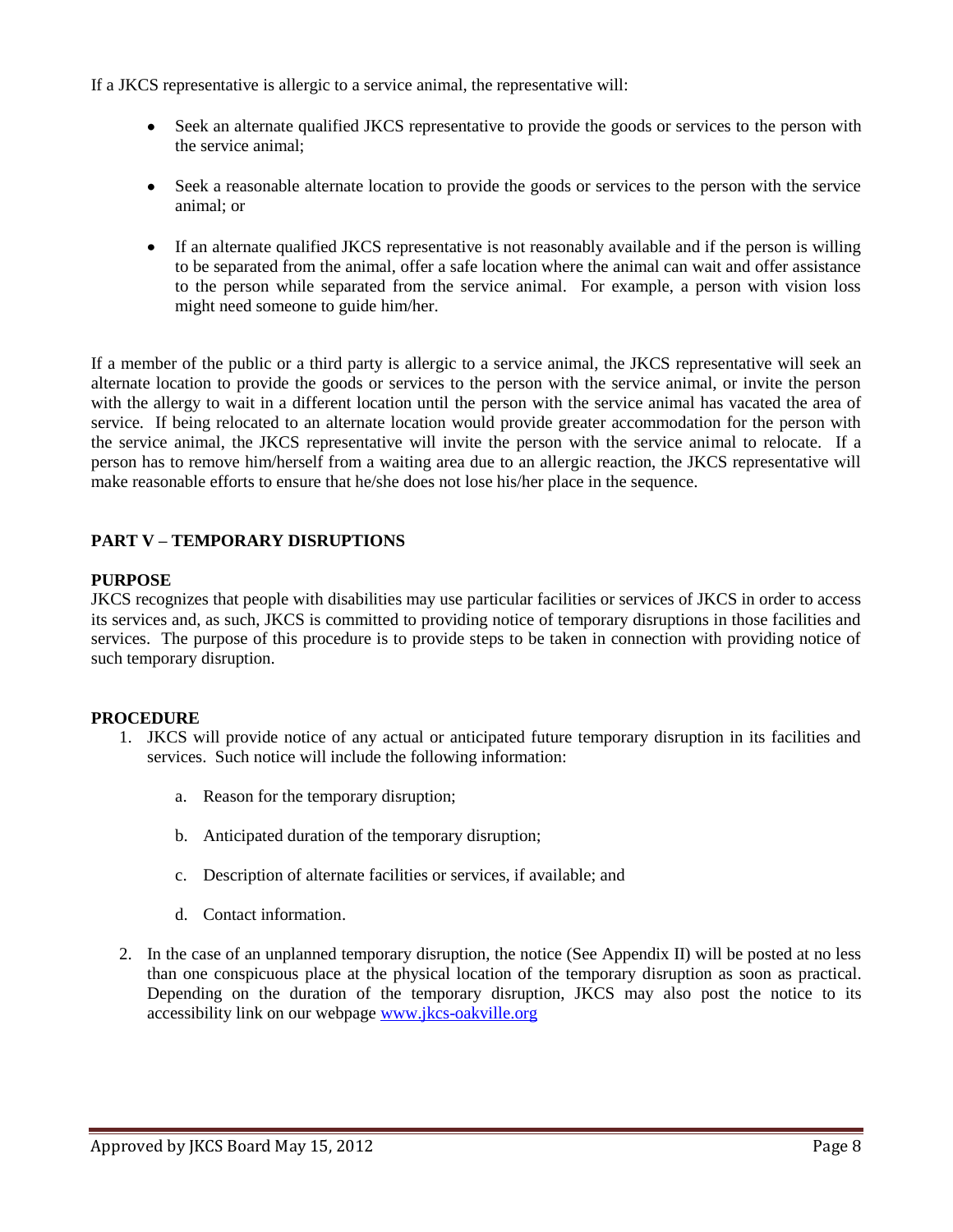- 3. In the case of a planned temporary disruption, JKCS will post the notice (See Appendix II) prior to the temporary disruption at no less than one conspicuous place at the physical location of the temporary disruption, on its accessibility link on our webpage [\(www.jkcs-oakville.org\)](http://www.jkcs-oakville.org/) and, if appropriate, advertise the temporary disruption with local media outlets. The notice will be posted with sufficient time to inform customers of the temporary disruption.
- 4. Depending upon the type and duration of temporary disruption, JKCS may elect to also provide information about the temporary disruption on its voicemail system, and/or contact any persons with disabilities known to JKCS who are likely to be detrimentally affected by that specific temporary disruption.

# **PART VI – AVAILABLITY OF "***ACCESSIBLE CUSTOMER SERVICE FOR THOSE WITH DISABILITIES***" DOCUMENTS**

#### **PURPOSE**

JKCS is committed to making all documents required under the *Accessibility for Ontarians with Disabilities Act*, 2005 Customer Service Standards available to the public upon request. The purpose of this procedure is to set out how JKCS will notify persons to whom it provides services about the existence of such documents, as well as the manner and format by which such documents will be made available to them.

#### **PROCEDURE**

#### **Documents Available in Accessible Formats**

JKCS will ensure that the policies, procedures, and appendices in this document are available in accessible formats, upon request.

#### **Accessible Formats**

When providing any of the "*Accessible Customer Service for those with Disabilities*" documents to a person with a disability, JKCS will provide the document, or the information contained therein, in a format that takes into account the person's disability.

#### **Providing Notice of Availability of Accessibility Documents**

JKCS will notify the public and other third parties about the availability of the "*Accessible Customer Service for those with Disabilities*" documents by posting this information on its accessibility link on our webpage [www.jkcs-oakville.org](http://www.jkcs-oakville.org/)

Such notice will:

- Indicate that these documents are available in accessible formats:
- Provide a link to an electronic, plain-text version of these documents; and
- Explain how to request alternate accessible formats of these documents.

JKCS will also place a general notice in a conspicuous location(s) in its premises regarding the availability of the *"Accessible Customer Service for those with Disabilities"* documents.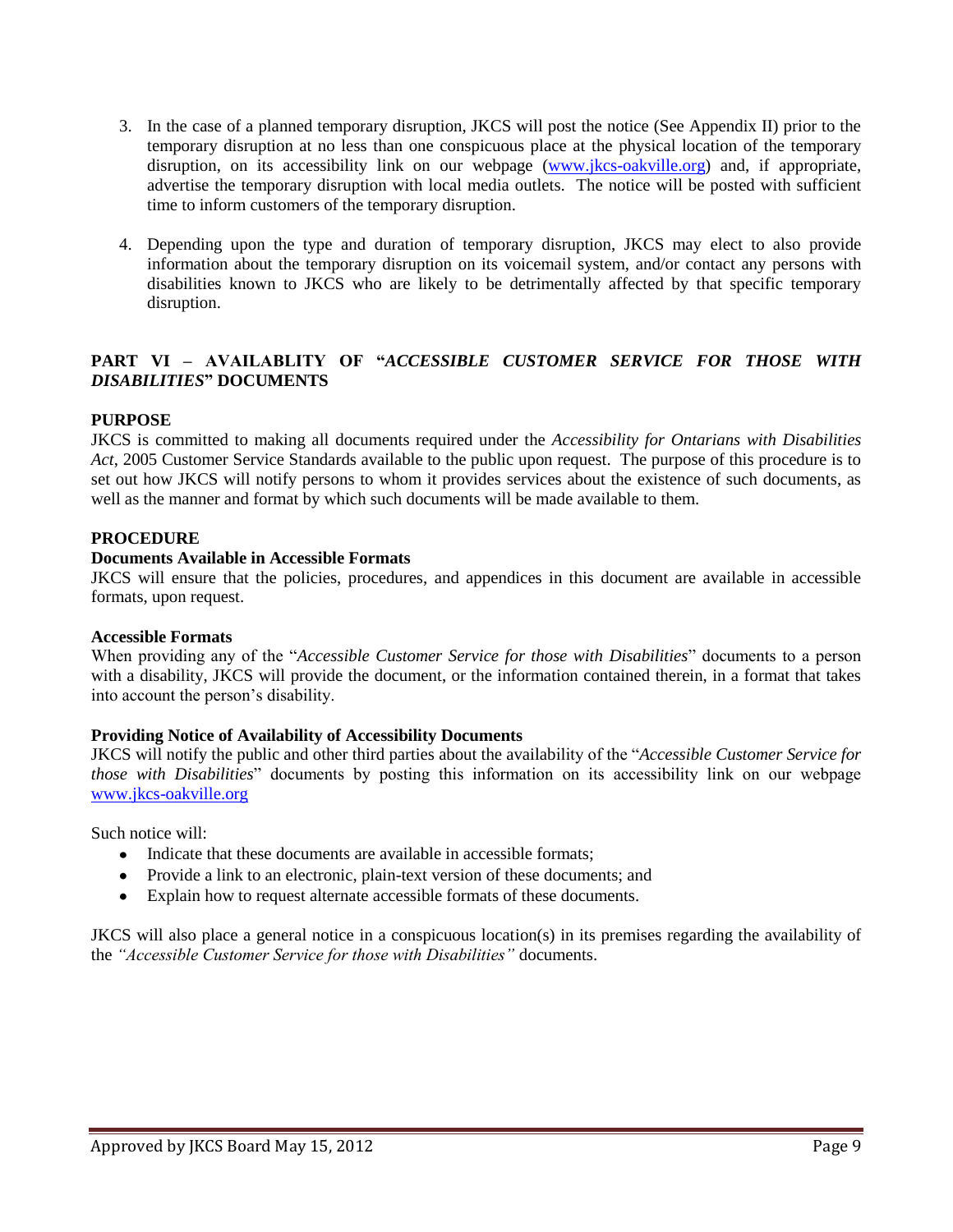#### **Requests for "***Accessible Customer Service for those with Disabilities***" Documents**

Request for copies of the "*Accessible Customer Service for those with Disabilities"* documents may be made in person, by telephone, in writing, or by delivering an electronic text by email or online, or by facsimile, directed to the attention of the JKCS Principal. When such request is received, JKCS will:

- Ask the person making the request if he/she required the requested document in an alternate format because of his/her disability and, if so, ask the person's preferred format;
- If the requested document:
	- a) can be readily produced in the requested alternate format, provide the person with the document as soon as practical, confirming that the alternate format is acceptable; or
	- b) cannot be readily produced in the requested alternate format, the JKCS Principal will consult with the person making the request to determine a different alternate format that is acceptable. When the person receives the document, the Principal will confirm that the alternate format is acceptable to that person.

The Principal will make every reasonable effort to ensure requests for alternate accessible formats of "*Accessible Customer Service for those with Disabilities*" documents do not take significantly longer than requests for the same documents in standard print.

#### **PART VII – FEEDBACK PROCESS**

#### **PURPOSE**

JKCS is committed to meeting and surpassing expectations while serving members of the school and the broader community, including persons with disabilities, and, as such, comments on the manner in which JKCS provides its services to people with disabilities are encouraged and appreciated. The purpose of this procedure is to set out the process established by JKCS to obtain such feedback.

# **PROCEDURE**

The following process has been established for receiving and responding to feedback about the manner in which JKCS provides services to people with disabilities, and how JKCS makes information about that process readily available to the public.

- 1. People may provide their feedback in person, by telephone, in writing, or by delivering an electronic text by email or online, on disk or otherwise.
- 2. People providing such feedback are strongly encouraged to provide as much information as possible to JKCS about the event/concern, including where the event/concern took place, so that it can be readily identified by the Principal. Such information may include dates, times, names, contact information, a description of the event/concern, etc.
- 3. Feedback may be provided:

**By Mail** to: John Knox Christian School 2232 Sheridan Garden Drive, Oakville, ON L6J 7T1 Telephone: 905-829-8048 x 222 Fax: 905-829-8056 Attention: Principal Email: [gpetrusma@jkcs-oakville.org](mailto:gpetrusma@jkcs-oakville.org)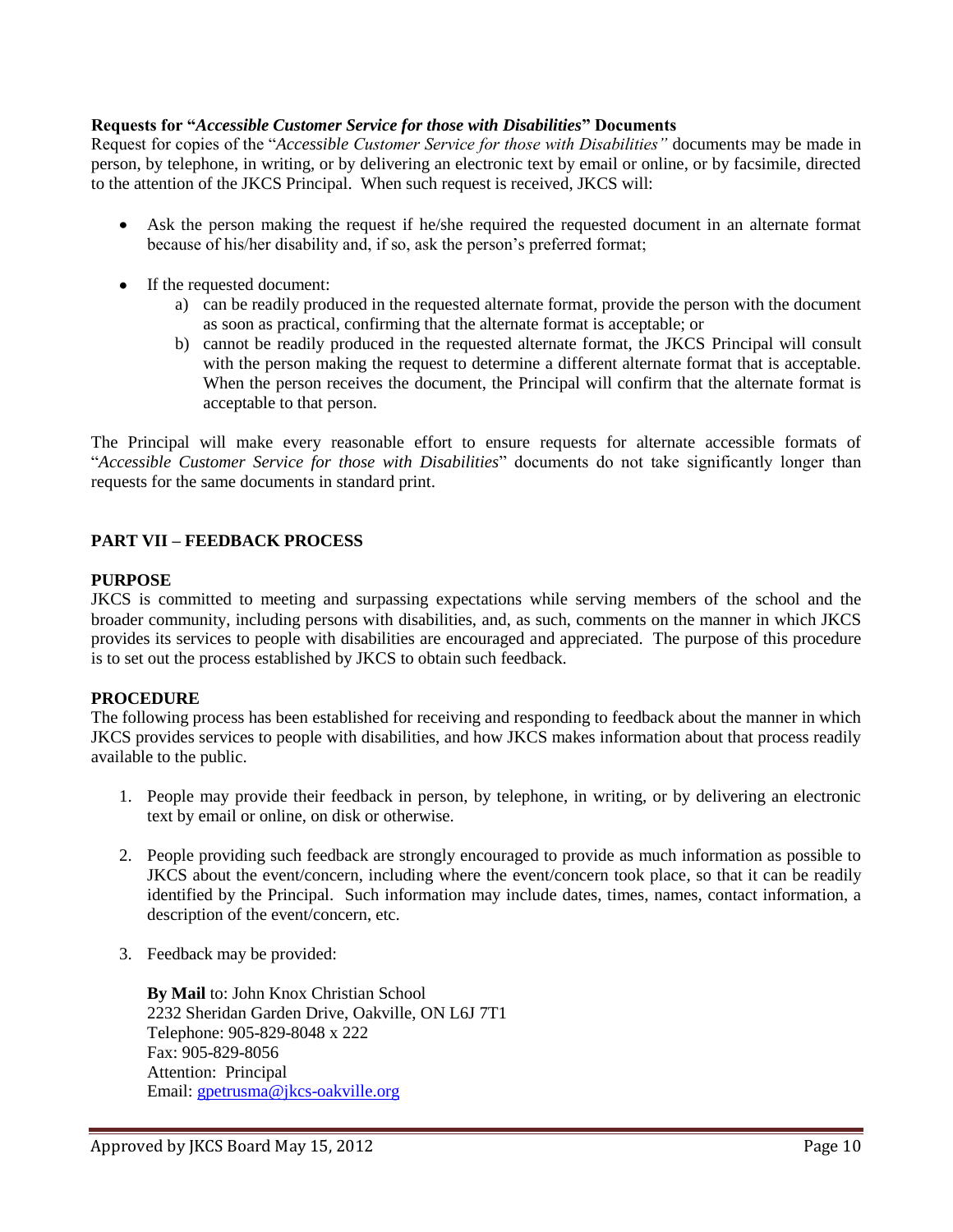#### **In Person** to: John Knox Christian School, Principal

More details about JKCS feedback process are posted on our accessibility link on our webpage at [www.jkcs-oakville.org](http://www.jkcs-oakville.org/)

or in person the Principal or Vice-Principal at JKCS. All feedback received will be promptly forwarded to the Principal for review and reporting purposes.

- 4. Where possible, feedback will be addressed immediately. Some feedback may, however, require more time to address and may need to be reviewed before action is taken. Specifically, where the feedback is considered to be a complaint about how JKCS provides services to people with disabilities, such complaints will be addressed in a proper and timely manner, subject to, and in accordance with JKCS complaint management procedures then in effect.
- 5. An answer to the feedback is not always practical or possible. However, depending on the situation, the Principal may deem it appropriate to respond to the person providing the feedback. Should a response be deemed appropriate and should the person providing the feedback have chosen to supply his/her contact information, that person may expect a response within a reasonable timeframe (e.g. generally no more than 21 days).
- 6. JKCS will respond in the same format in which the feedback was received whenever reasonably possible, unless the feedback requests otherwise.
- 7. JKCS will make this feedback process readily available to the public by, among other things, posting information about this feedback process on the JKCS accessibility link on our webpage at [www.jkcs](http://www.jkcs-oakville.org/)[oakville.org](http://www.jkcs-oakville.org/) and providing a copy of this document to any person who requests such information.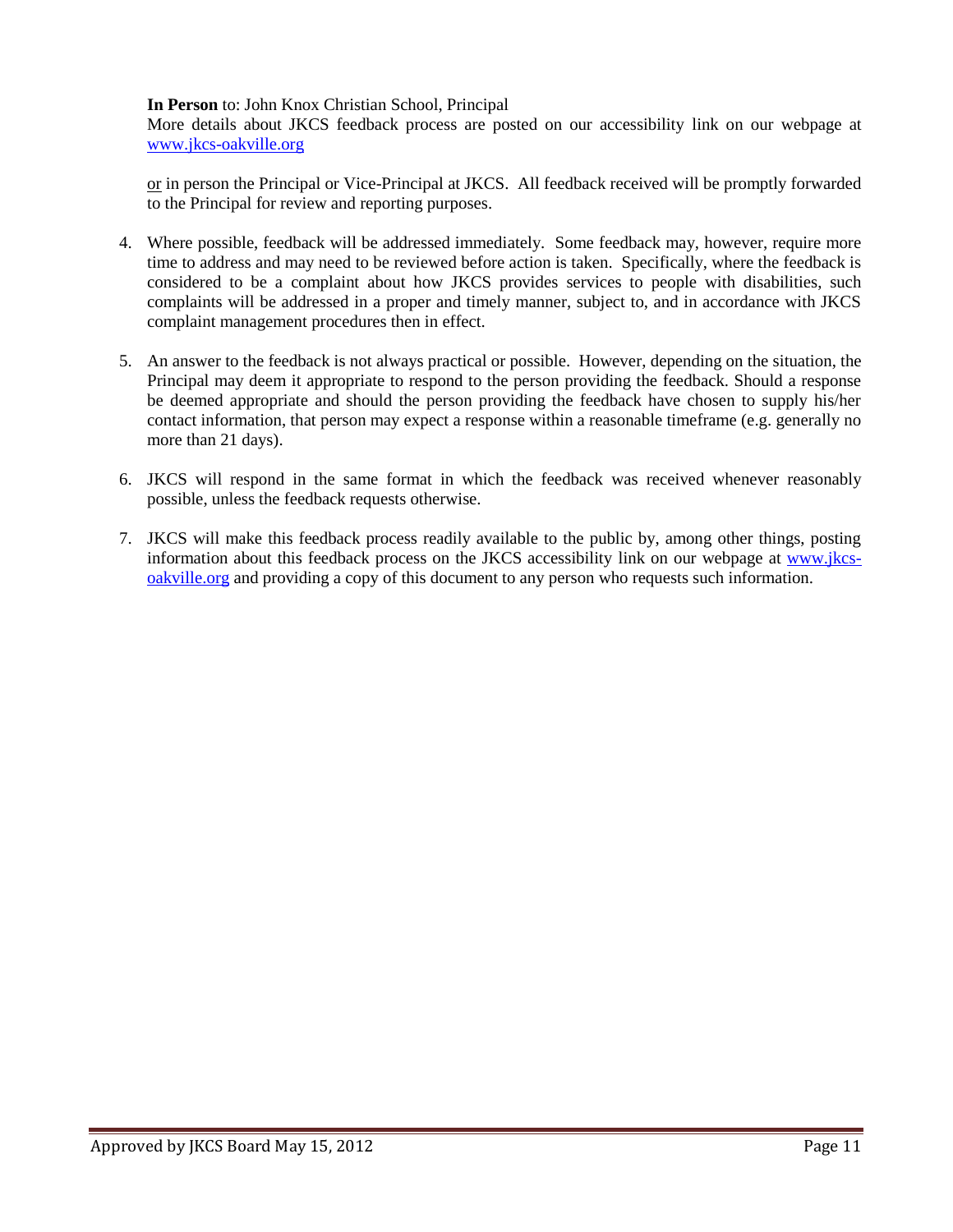# APPENDIX I - NOTICE OF ACCESSIBLE CUSTOMER SERVICE FOR THOSE WITH DISABILITIES



# ACCESSIBLE CUSTOMER SERVICE FOR THOSE WITH DISABILITIES

At John Knox Christian School, we are committed to doing things the right way – and that includes providing excellent customer service to everyone, including people with disabilities.

To learn more about our commitment to accessible customer service:

- Ask any of our employees;
- Visit our accessibility link at our webpage at [www.jkcs-oakville.org;](http://www.jkcs-oakville.org/) or
- Request a copy of any of our "*Accessible Customer Service for those with Disabilities"* documents (i.e. training policy; training records; notification of temporary disruption process; feedback process; policies, practices and procedures for providing our services to people with disabilities, including those relating to assistive devices, communication, service animals and support persons).

To help us improve accessible customer service, we appreciate your feedback. Speak to our Principal or Vice-Principal or visit our accessibility link on our webpage at [www.jkcs-oakville.org](http://www.jkcs-oakville.org/) for details of our feedback process.